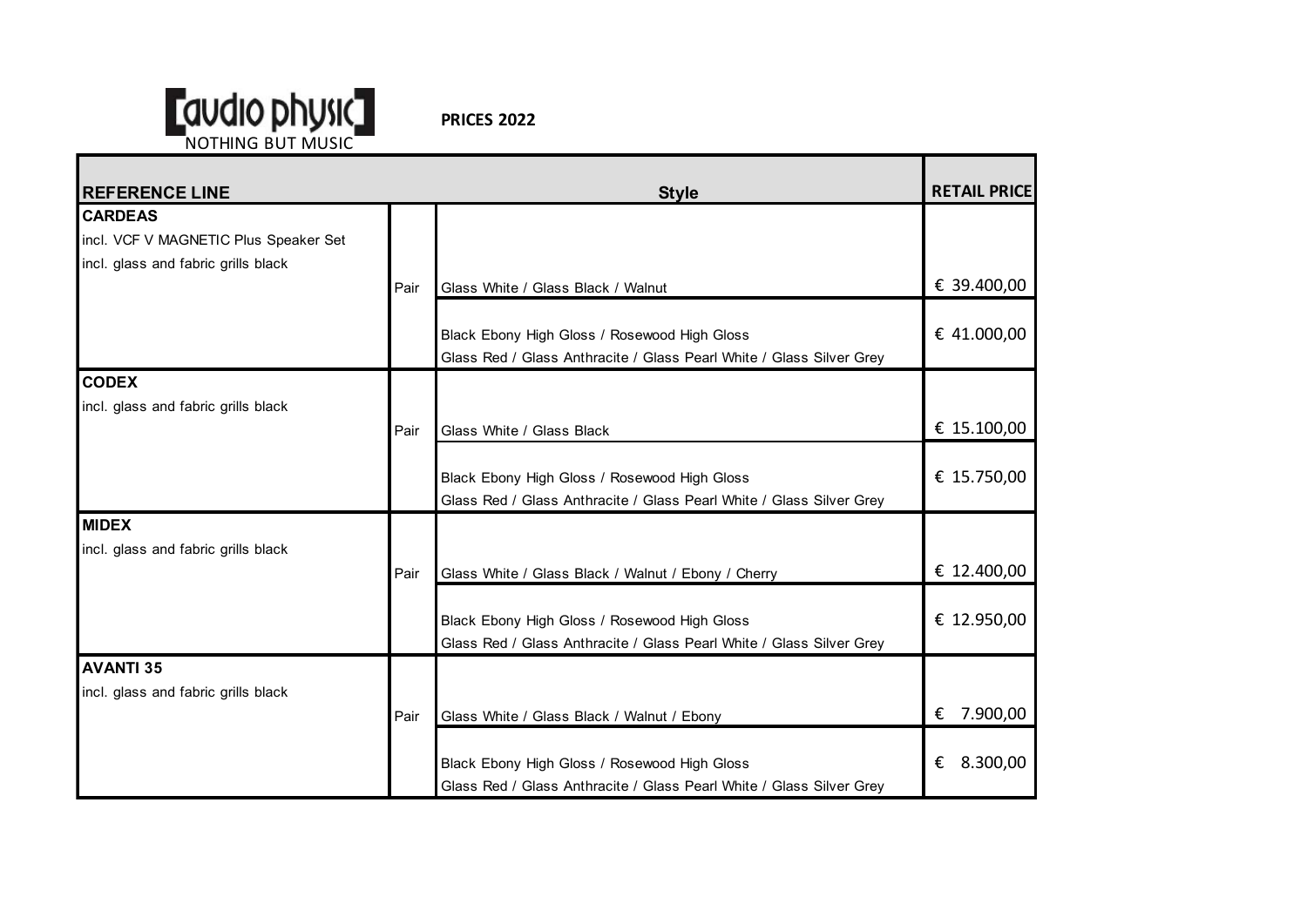| <b>TEMPO 35</b>                               |      |                                                                      |   |                     |
|-----------------------------------------------|------|----------------------------------------------------------------------|---|---------------------|
| incl. fabric grill black                      |      |                                                                      |   |                     |
|                                               | Pair | Ebony / Walnut / White High Gloss / Black High Gloss                 |   | € 7.120,00          |
| <b>SPARK</b>                                  |      |                                                                      |   |                     |
| incl. glass and fabric grills black           |      | Glass White / Glass Black                                            | € | 6.500,00            |
|                                               | Pair | Glass Red / Glass Anthracite / Glass Pearl White / Glass Silver Grey | € | 6.900,00            |
| STEP 35                                       |      |                                                                      |   |                     |
| incl. fabric grill black                      |      |                                                                      |   |                     |
|                                               | Pair | Ebony / Walnut / White High Gloss / Black High Gloss                 |   | € 3.120,00          |
|                                               |      |                                                                      |   |                     |
| <b>HHC III CENTER</b> incl. glass grill black |      | Piece Glass White / Glass Black                                      |   | € 2.150,00          |
|                                               |      |                                                                      |   |                     |
| <b>CLASSIC LINE</b>                           |      | <b>Style</b>                                                         |   | <b>RETAIL PRICE</b> |
|                                               |      |                                                                      |   |                     |
| <b>CLASSIC 35 incl. glass grill black</b>     | Pair | Glass White / Glass Black / Walnut / Cherry                          | € | 5.950,00            |
|                                               |      | Glass Red / Glass Anthracite / Glass Pearl White / Glass Silver Grey | € | 6.250,00            |
|                                               |      |                                                                      |   |                     |
|                                               |      |                                                                      |   |                     |
| <b>CLASSIC 25 incl. glass grill black</b>     | Pair | Glass White / Glass Black / Walnut / Cherry                          | € | 4.740,00            |
|                                               |      | Glass Red / Glass Anthracite / Glass Pearl White / Glass Silver Grey | € | 5.800,00            |
|                                               |      |                                                                      |   |                     |
|                                               |      |                                                                      |   |                     |
| <b>CLASSIC 15 incl. glass grill black</b>     | Pair | Glass White / Glass Black / Walnut / Cherry                          | € | 3.550,00            |
|                                               |      | Glass Red / Glass Anthracite / Glass Pearl White / Glass Silver Grey | € | 3.800,00            |
|                                               |      |                                                                      |   |                     |
| <b>CLASSIC 8 incl. Fabric grill black</b>     |      |                                                                      |   |                     |
|                                               | Pair |                                                                      | € | 2.700,00            |
| <b>CLASSIC 3 incl. Fabric grill black</b>     |      | Semi Gloss White / Walnut / Cherry / Black Ash                       |   |                     |
|                                               |      |                                                                      | € | 1.620,00            |
|                                               | Pair | Semi Gloss White / Walnut / Cherry / Black Ash                       |   |                     |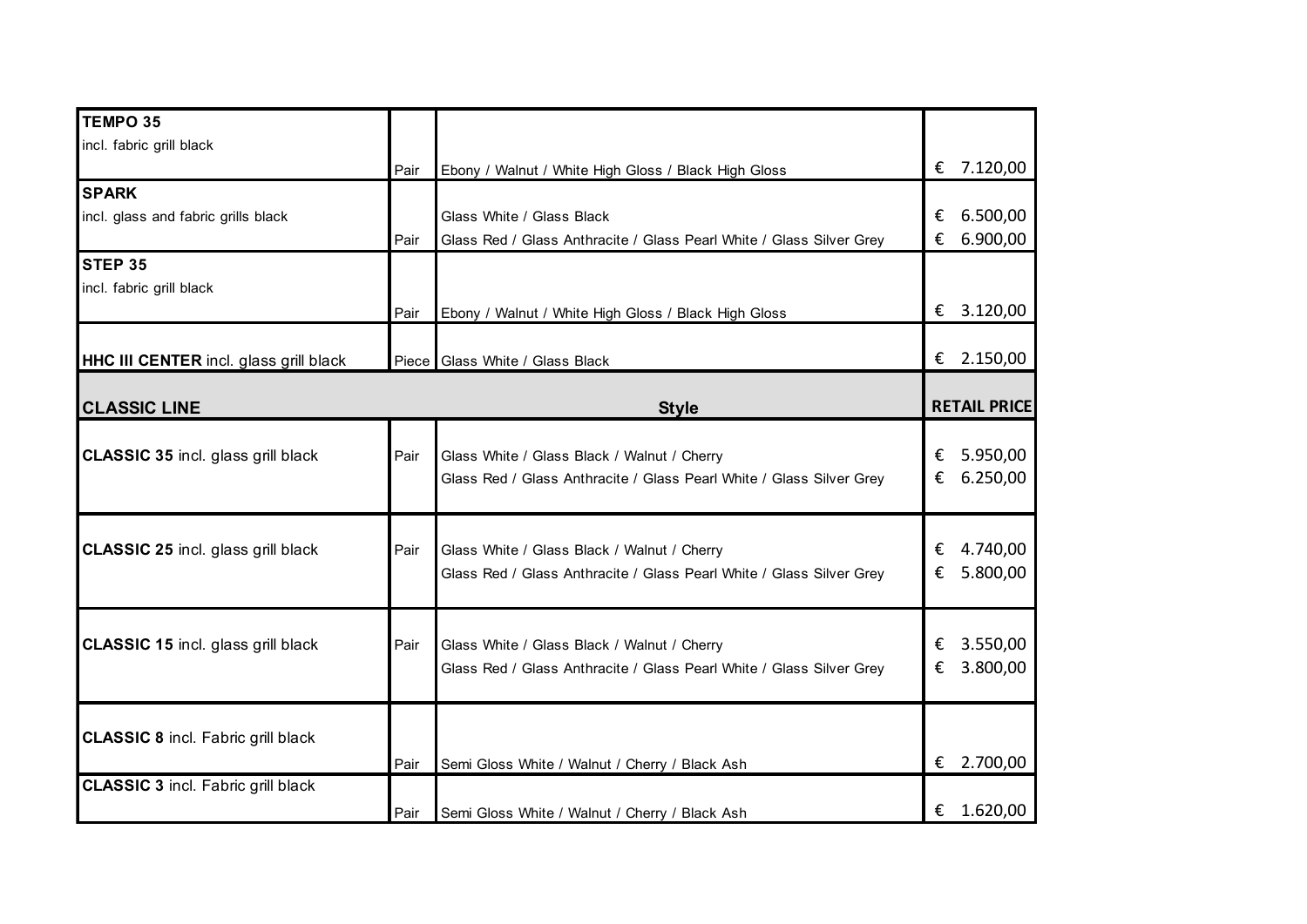| <b>CLASSIC CENTER 2</b> incl. glass grill black Piece Glass White / Glass Black |       |                                                                              | € | 1.500,00            |
|---------------------------------------------------------------------------------|-------|------------------------------------------------------------------------------|---|---------------------|
| <b>CLASSIC ON-WALL 2 incl. glass grill black</b> Pair                           |       | Glass White / Glass Black                                                    | € | 2.150,00            |
| <b>SHERPA</b> Speaker Stand                                                     | Pair  | Honeycomb Panel Speaker Stand Glass White / Glass Black                      | € | 322,00              |
| <b>Subwoofer</b>                                                                |       | <b>Style</b>                                                                 |   | <b>RETAIL PRICE</b> |
|                                                                                 |       |                                                                              |   |                     |
| <b>LUNA</b>                                                                     |       | Piece Glass White / Glass Black                                              | € | 2.200,00            |
| <b>VCF MAGNETIC</b><br><b>Style</b>                                             |       |                                                                              |   | <b>RETAIL PRICE</b> |
|                                                                                 |       | Ultimate High End feet solution for speakers max. 35 kg per foot             |   |                     |
|                                                                                 |       | 1 Set = $8$ Pieces / M8.                                                     |   |                     |
| <b>VCF V MAGNETIC Plus Speaker Set</b>                                          | 1 Set |                                                                              | € | 1.620,00            |
|                                                                                 |       | Ultimate High End feet solution for components max. 35 kg per foot           |   |                     |
|                                                                                 |       | 1 Set = $3$ Pieces / M8                                                      | € | 650,00              |
| <b>VCF V MAGNETIC Plus Component Set</b>                                        | 1 Set | Ultimate High End feet solution for speakers max. 20 kg per foot             |   |                     |
|                                                                                 |       | 1 Set = 8 Pieces. Also available M6 adapters on request                      |   |                     |
| <b>VCF II MAGNETIC Plus Speaker Set</b>                                         | 1 Set |                                                                              | € | 830,00              |
|                                                                                 |       | Ultimate High End feet solution for components max. 20 kg per foot           |   |                     |
|                                                                                 |       | 1 Set = $3$ Pieces                                                           |   |                     |
| <b>VCF II MAGNETIC Plus Component Set</b>                                       | 1 Set |                                                                              | € | 322,00              |
| <b>VCF II MAGNETIC Plus Cable Support</b>                                       |       | 1 Set Ultimate High End feet for speaker and component cables 1 Set 4 pieces | € | 830,00              |